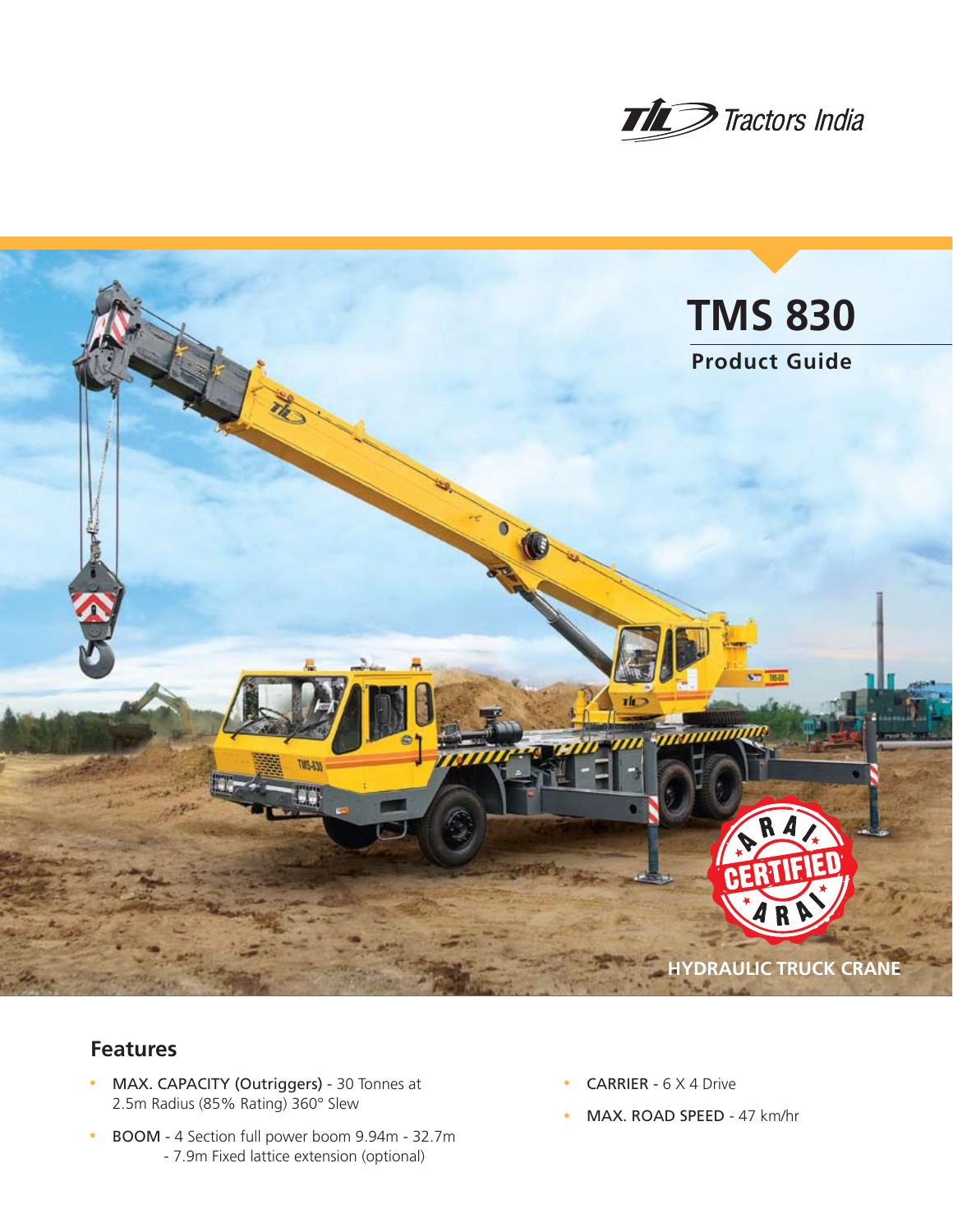# **BOOM**

9.94m - 32.7m four section, full powered, fully synchronized boom by means of cylinder and wire ropes to ensure proportional telescoping of boom sections.

Maximum tip height : 35.0m for main boom

 : 42.5m with 7.9m fixed lattice extension

# **BOOM ELEVATION**

Single double-acting hydraulic cylinder mounted on large diameter bushes. Fitted with combined cartridge type externally mounted hydraulic lock and counterbalance valve to prevent ram collapse in the event of hydraulic failure and provides positively controlled derricking out.

# **BOOM ANGLE**

Maximum 76°, Minimum -3°.

# **SUPERSTRUCTURE FRAME**

Fabricated from high tensile steel plates and sections. Mechanical superstructure lock operated from cab.

### **SLEW SYSTEM**

Hydraulic motor driving a pinion through a double reduction gear unit. The pinion meshes with an externally cut slew ring for 360° smooth and precise continuous rotation. Spring applied hydraulically released multi plate brake.

#### **SLEW SPEED**

Maximum 2.0 RPM (Unladen) for controlled operation.

## **HOIST SYSTEM**

Hydraulic motor driving hoist barrel via reduction gear unit. Fitted with counterbalance valve for controlled lowering of the load. Spring applied hydraulically released multi plate brake.

Limit switch provided to prevent over-lowering.

Non-Spin Hoist Rope: 16 mm dia. & length 138 m.

Line Speed: Top layer 40 m/min. (Max) Unladen.

Maximum Permissible Line Pull: 4200 kg.

## **HOOK BLOCK**

30.MT, 4 sheaves.

## **COUNTER WEIGHT**

Pinned with superstructure. Weight- 5000 kg.

## **TELESCOPING SYSTEM**

Double acting ram with wire rope mechanism provides proportional telescoping of boom sections with single lever control.

Fitted with combined cartridge type hydraulic lock and counterbalance valve to sustain telescopic ram in the event of hydraulic failure and provides positively controlled boom retraction.

# **CRANE CONTROLS**

Lever operated control valves for Slew, Telescoping, hoisting and derricking with independent or simultaneous operation of crane motions. Engine speed governed by foot pedal control.

# **LOAD MOMENT INDICATOR & ANTI-TWO BLOCK SYSTEM**

Electronic load moment indicator system with audiovisual warning & control lever lockout indicates electronic display of boom angle, length, radius, relative load moment, permissible load, load indication & warning of impending two block condition. Motion cut off to ensure the safe operation with load for tele, derrick & hoist motions.

# **SAFETY SYSTEM**

Pendant limit switch provided on boom head for over hoist. Third wrap indicator provided on hoist barrel to ensure three turns of rope on hoist drum. Hydraulic relief valves protect pumps and structures from excessive pressure. Lock and counterbalance valves fitted on derrick, telescopic and outrigger cylinders to sustain rams in the event of hydraulic failure.

# **OPERATOR'S CAB**

Totally enclosed steel construction, full vision type, windows fitted with toughened safety glass including front windscreen. Adjustable operator's seat, cab interior light, electric fan, electric horn, electric windshield wiper and lockable sliding door. Ergonomically designed cab and controller layout to give fatigue free comfort to the operator.

## **OPTIONAL EQUIPMENT**

- Auxiliary Hoist Unit
- Air Conditioned super cabin
- Air Conditioned carrier cabin
- 7.9m Fixed Lattice
- Headache Ball
- 5 Kg Fire Extinguisher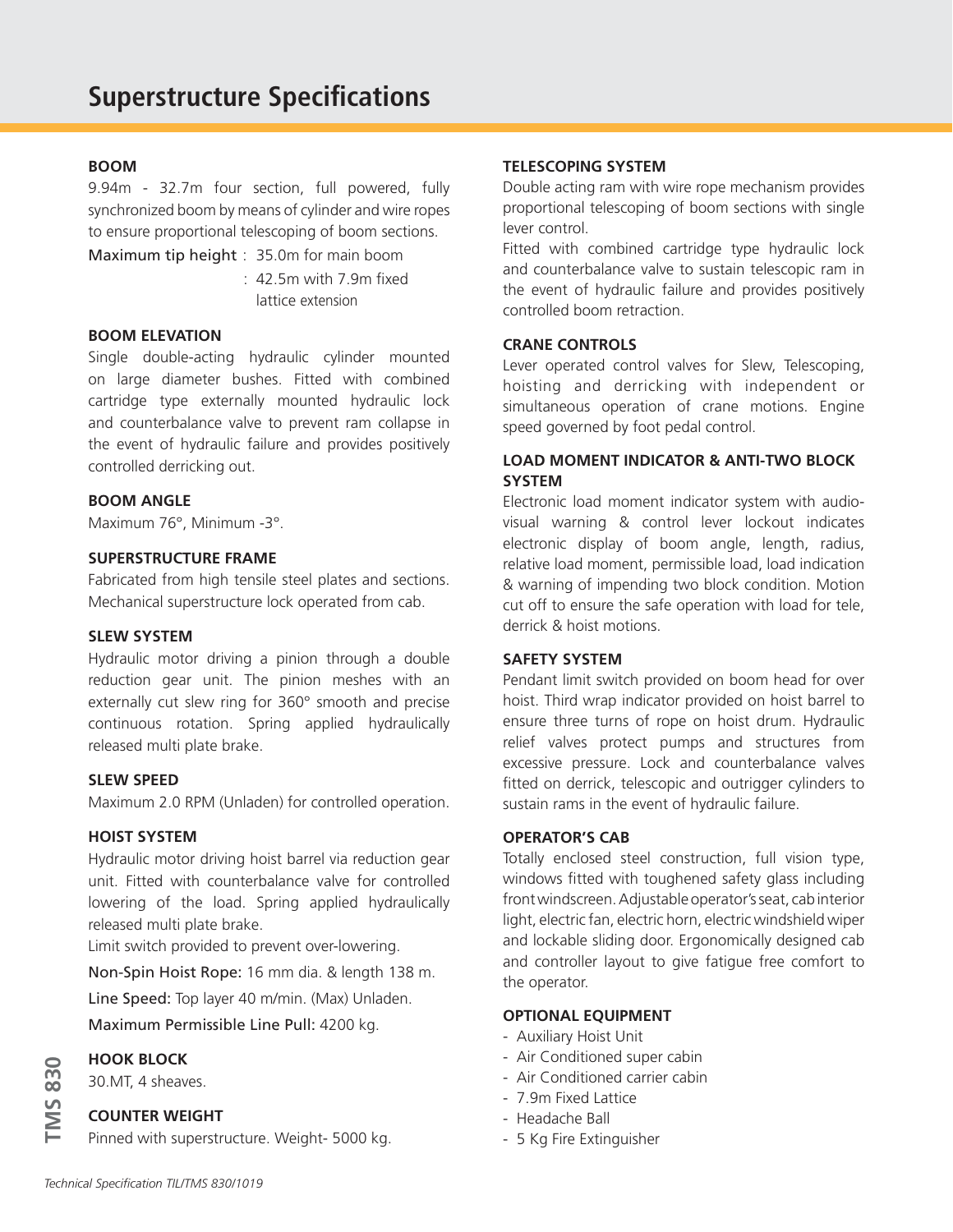# **Height of Lift : 4 Section 9.94m-32.7m Full Power Boom : 7.9m Fixed Lattice Extension**



WORKING RANGE DIAGRAM (BOOM DEFLECTION NOT SHOWN)

NOTE:

The above heights of lift and boom angles are based on a straight (unladen) boom and allowance should be made for boom deflections obtained under laden conditions.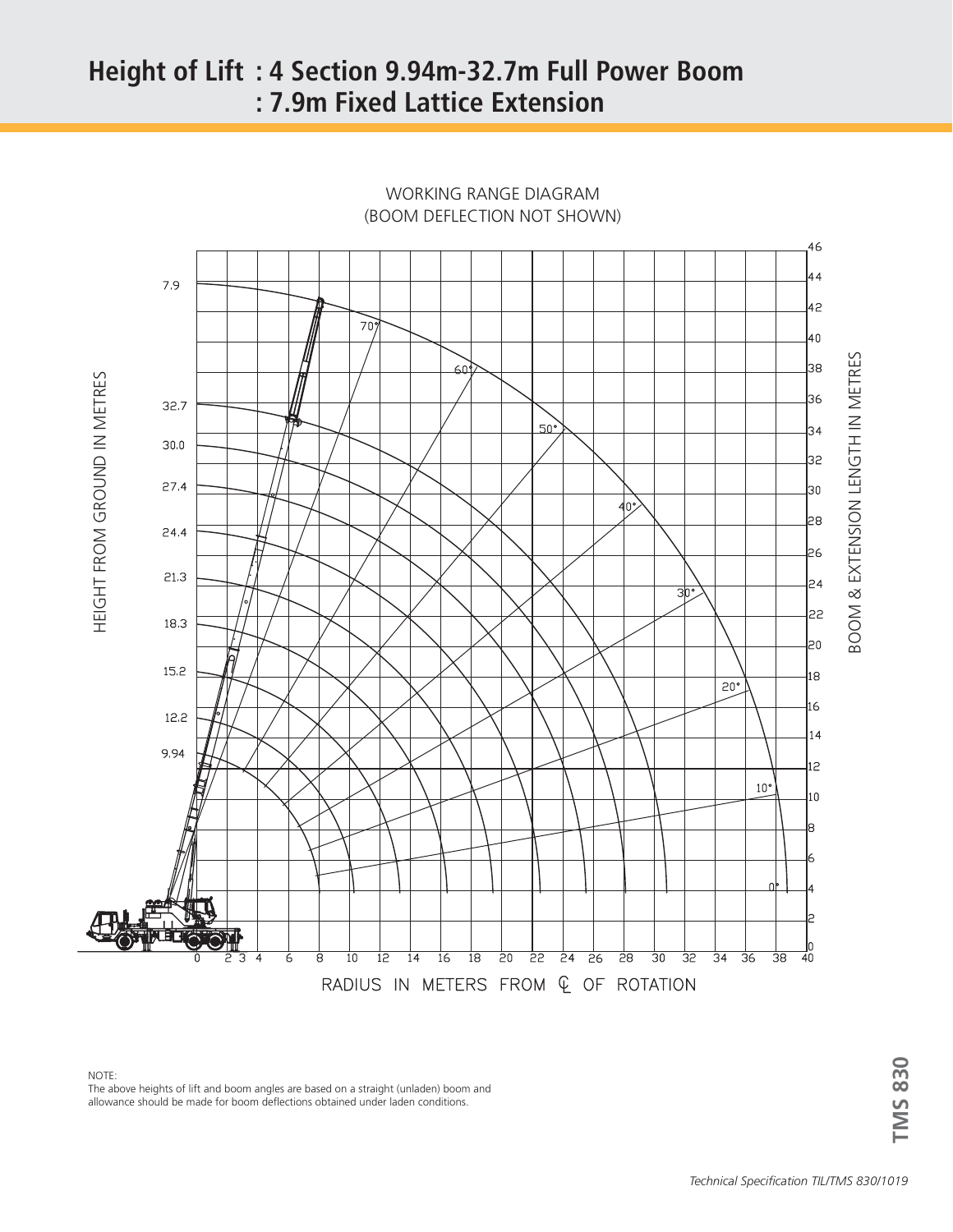# **Lifting Capacities (Metric) 85% Rating 4 Section Boom Duties (in Kilograms)**

| Radius         | Main Boom Length (in Meters) |                 |                 |                 |                 |                 |                 |                |                |
|----------------|------------------------------|-----------------|-----------------|-----------------|-----------------|-----------------|-----------------|----------------|----------------|
| in<br>Meters   | 9.94                         | 12.2            | 15.2            | 18.3            | 21.3            | 24.4            | 27.4            | 30.0           | 32.7           |
| 2.5            | 30000<br>(66.4)              |                 |                 |                 |                 |                 |                 |                |                |
| 3              | 25000<br>(64.6)              | 22700<br>(69.6) | 17500<br>(73.8) |                 |                 |                 |                 |                |                |
| 3.5            | 22000<br>(59.4)              | 20000<br>(65.6) | 17000<br>(71.8) |                 |                 |                 |                 |                |                |
| 4              | 19500<br>(55.9)              | 17500<br>(63.0) | 16500<br>(68.7) | 14500<br>(72.5) |                 |                 |                 |                |                |
| 4.5            | 18000<br>(52.3)              | 16500<br>(60.3) | 15900<br>(66.6) | 14000<br>(70.8) | 11500<br>(73.6) |                 |                 |                |                |
| 5              | 16000<br>(48.4)              | 15200<br>(57.5) | 14800<br>(64.5) | 13500<br>(69.1) | 11200<br>(72.2) |                 |                 |                |                |
| 6              | 13000<br>(39.8)              | 13000<br>(51.6) | 13000<br>(60.2) | 12000<br>(65.7) | 10800<br>(69.3) | 10175<br>(72.1) | 8410<br>(74.1)  |                |                |
| $\overline{7}$ | 10750<br>(28.9)              | 10700<br>(45.1) | 10700<br>(55.7) | 10400<br>(62.2) | 9500<br>(66.4)  | 9000<br>(69.5)  | 7870<br>(71.9)  |                |                |
| 8              |                              | 9250<br>(37.7)  | 9000<br>(50.9)  | 8680<br>(58.5)  | 8300<br>(63.4)  | 7750<br>(67.0)  | 7250<br>(69.7)  | 6200<br>(71.5) | 6000<br>(73.1) |
| 9              |                              | 7220<br>(28.7)  | 7460<br>(45.7)  | 7500<br>(54.7)  | 7300<br>(60.3)  | 7250<br>(64.4)  | 6500<br>(67.4)  | 5750<br>(69.5) | 5500<br>(71.2) |
| 10             |                              | 5750<br>(15.1)  | 6000<br>(40.1)  | 6170<br>(50.7)  | 6250<br>(57.1)  | 6250<br>(61.7)  | 5900<br>(65.1)  | 5200<br>(67.4) | 5000<br>(69.4) |
| 12             |                              |                 | 4100<br>(25.5)  | 4270<br>(41.9)  | 4350<br>(50.4)  | 4420<br>(56.2)  | 4400<br>(60.36) | 4300<br>(63.2) | 4540<br>(65.6) |
| 14             |                              |                 |                 | 3060<br>(31.0)  | 3150<br>(42.8)  | 3220<br>(50.3)  | 3270<br>(55.4)  | 3300<br>(58.8) | 3330<br>(61.6) |
| 16             |                              |                 |                 | 2220<br>(13.6)  | 2320<br>(34.0)  | 2390<br>(43.8)  | 2440<br>(50.1)  | 2470<br>(54.1) | 2500<br>(57.5) |
| 18             |                              |                 |                 |                 | 1710<br>(22.1)  | 1780<br>(36.3)  | 1830<br>(44.3)  | 1870<br>(49.2) | 1870<br>(53.2) |
| 20             |                              |                 |                 |                 |                 | 1320<br>(27.20) | 1370<br>(37.8)  | 1400<br>(43.9) | 1430<br>(48.6) |
| 22             |                              |                 |                 |                 |                 | 940<br>(12.80)  | 1000<br>(30.2)  | 1000<br>(38)   | 1000<br>(43.7) |
| 24             |                              |                 |                 |                 |                 |                 | 700<br>(20.0)   | 700<br>(31.1)  | 750<br>(38.3)  |
| 26             |                              |                 |                 |                 |                 |                 |                 | 500<br>(22.4)  | 500<br>(32.2)  |

# **Main Boom Duties on Outriggers Fully Extended Through Full 360º Slew**

Note: ( ) Boom angles are in degree

# **HEIGHT TO BOOM HEAD -**

(Add to hook height for head room calculations)



# **Weight Reduction for Load Handling Devices**

| 7.9m Boom Extension                      |           |  |  |  |  |
|------------------------------------------|-----------|--|--|--|--|
| * Erected                                | 1,343 kg. |  |  |  |  |
| <b>Reduction of Main Boom Capacities</b> |           |  |  |  |  |
| Auxiliary Boom Nose                      | 64 kg     |  |  |  |  |
| <b>Hookblocks and Headache Balls</b>     |           |  |  |  |  |
| 30MT, 4 Sheaves                          | 300 kg    |  |  |  |  |
| Single Fall Hook Block                   | 153 kg    |  |  |  |  |

\*Reduction of main boom capacities

NOTE: When lifting over swingaway and / or jib combinations, deduct total weight of all load handling devices reeved over main boom nose directly from swingaway or jib capacity.

NOTE: All load handling devices & boom attachments are considered part of the load & suitable allowances MUST BE MADE for their combined weights.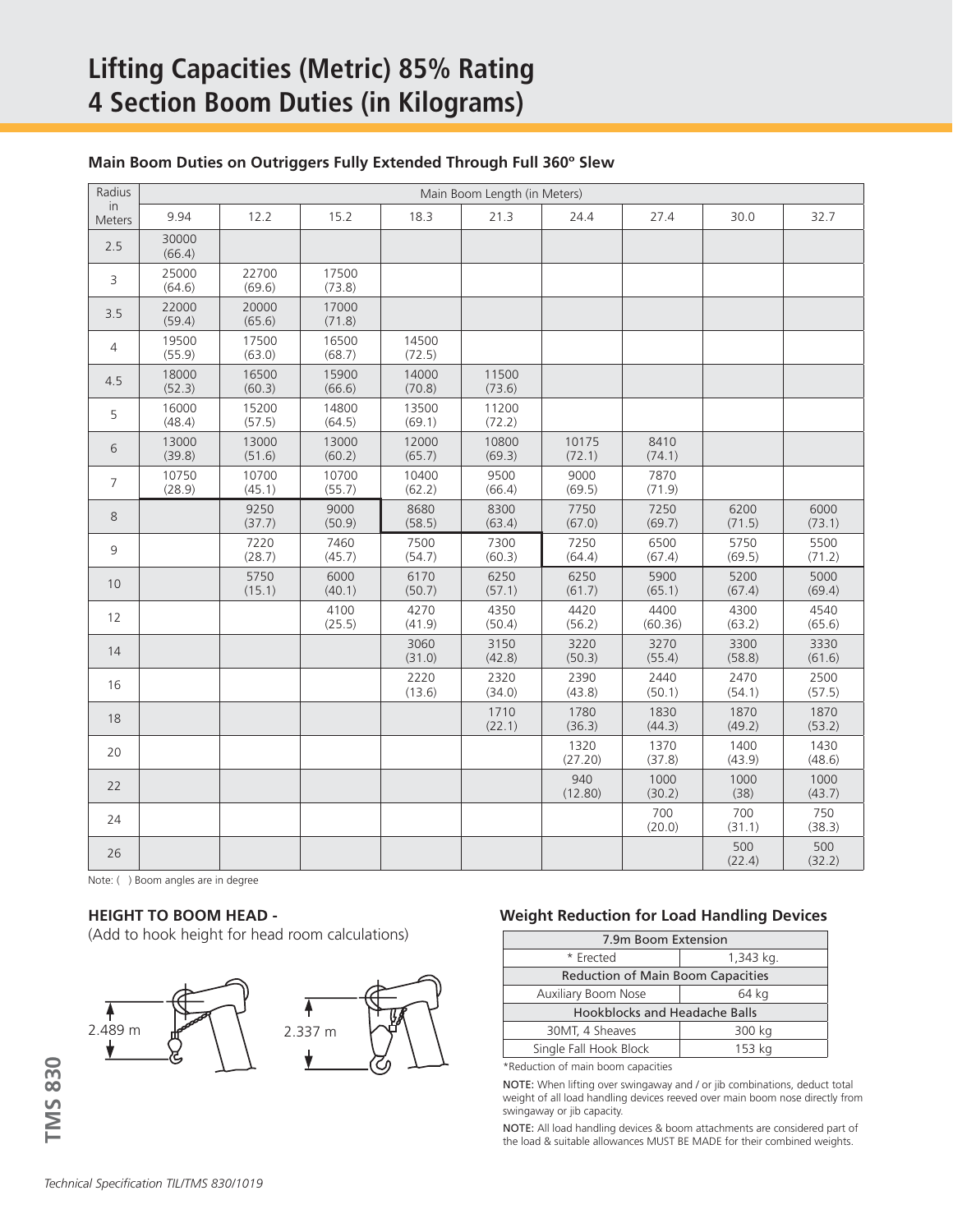# **9.94m - 32.7m Boom plus 7.9m Lattice extension on Outriggers fully extended - 360 deg. slew**

| Radius (in Meters) | Capacity | Laden Boom Angle |  |  |  |  |
|--------------------|----------|------------------|--|--|--|--|
| 9.00               | 3,500    | $74.9^\circ$     |  |  |  |  |
| 10.00              | 3,500    | $73.5^\circ$     |  |  |  |  |
| 12.00              | 3,500    | $70.5^\circ$     |  |  |  |  |
| 14.00              | 3,425    | $67.5^\circ$     |  |  |  |  |
| 16.00              | 2,650    | $64.4^\circ$     |  |  |  |  |
| 18.00              | 2,050    | $61^\circ$       |  |  |  |  |
| 20.00              | 1,570    | $58^\circ$       |  |  |  |  |
| 22.00              | 1,150    | $54.5^\circ$     |  |  |  |  |
| 24.00              | 850      | $51^\circ$       |  |  |  |  |
| 26.00              | 600      | $47.2^{\circ}$   |  |  |  |  |
| 28.00              | 400      | $43.2^\circ$     |  |  |  |  |
| Total Length 40.6m |          |                  |  |  |  |  |

### **Load Lifting Guide**

| Load (Te)    | 30.0 | 26.5 | 220<br>ZJ.U | 19.5 | $1 - 7$<br><b>. ب</b> ا | $\sqrt{4}$<br>.          | $\overline{\phantom{0}}$<br>$\overline{\phantom{a}}$ |  |
|--------------|------|------|-------------|------|-------------------------|--------------------------|------------------------------------------------------|--|
| No. of Falls |      |      |             |      |                         | $\overline{\phantom{a}}$ | <u>_</u>                                             |  |

#### **NOTES FOR LIFTING CAPACITIES :**

WARNING: THIS CHART IS ONLY A GUIDE. The Notes below are for illustration only and should not be relied upon to operate the crane. The individual crane's load chart, operating instructions and other instruction plates must be read and understood prior to operating the crane.

1. All rated loads have been tested to meet minimum requirements of IS:4573-1982.

Specification for power driven mobile cranes, and do not exceed (85% of the tipping load on outrigger) as determined by SAE J765 OCT80 Crane Stability Test Code.

- 2. The weight of hook block, slings and all similarly used load handling devices must be added to the weight of the load. When more than minimum required reeving is used; the additional rope weight shall be considered part of the load.
- 3. Capacities appearing above the bold line are based on structural strength and tipping should not be relied upon as capacity limitation.
- 4. All capacities are for crane on firm, level surface. It may be necessary to have structural supports under the outrigger floats or tires to spread the load to a larger bearing surface.
- 5. When either boom length or radius or both are between values listed, the smallest load shown at either the next larger radius or boom length shall be used.
- 6. For outrigger operation, all outriggers shall be fully stretched & jacks extended to raise tires free of ground & the slew plinth becomes horizontal before raising the boom or lifting loads.
- 7. Outrigger beams must be fully extended and stabilizers properly set while rotating superstructure over the side. Do not rotate superstructure over the side while on rubber.
- 8. Capacities shown in the duty chart must not be derricked below 12° boom angle.
- 9. When lattice extension is fitted, the boom must be fully retracted for boom angles less than those shown in the duty chart.
- 10. Angle based capacities are determined by laden boom angles given and not by radius. Radii quoted refer only to fully extended booms.
- 11. Practical safe working loads are dependent on the supporting surface, wind and other factors affecting stability, hazardous surroundings, experience of personnel and proper handling of the load all of which must be taken into account by the operator.
- 12. Do not move the crane with boom extension or jib erected.
- 13. Handling of other equipment with the boom is not authorized except with equipment furnished and installed by TIL Ltd.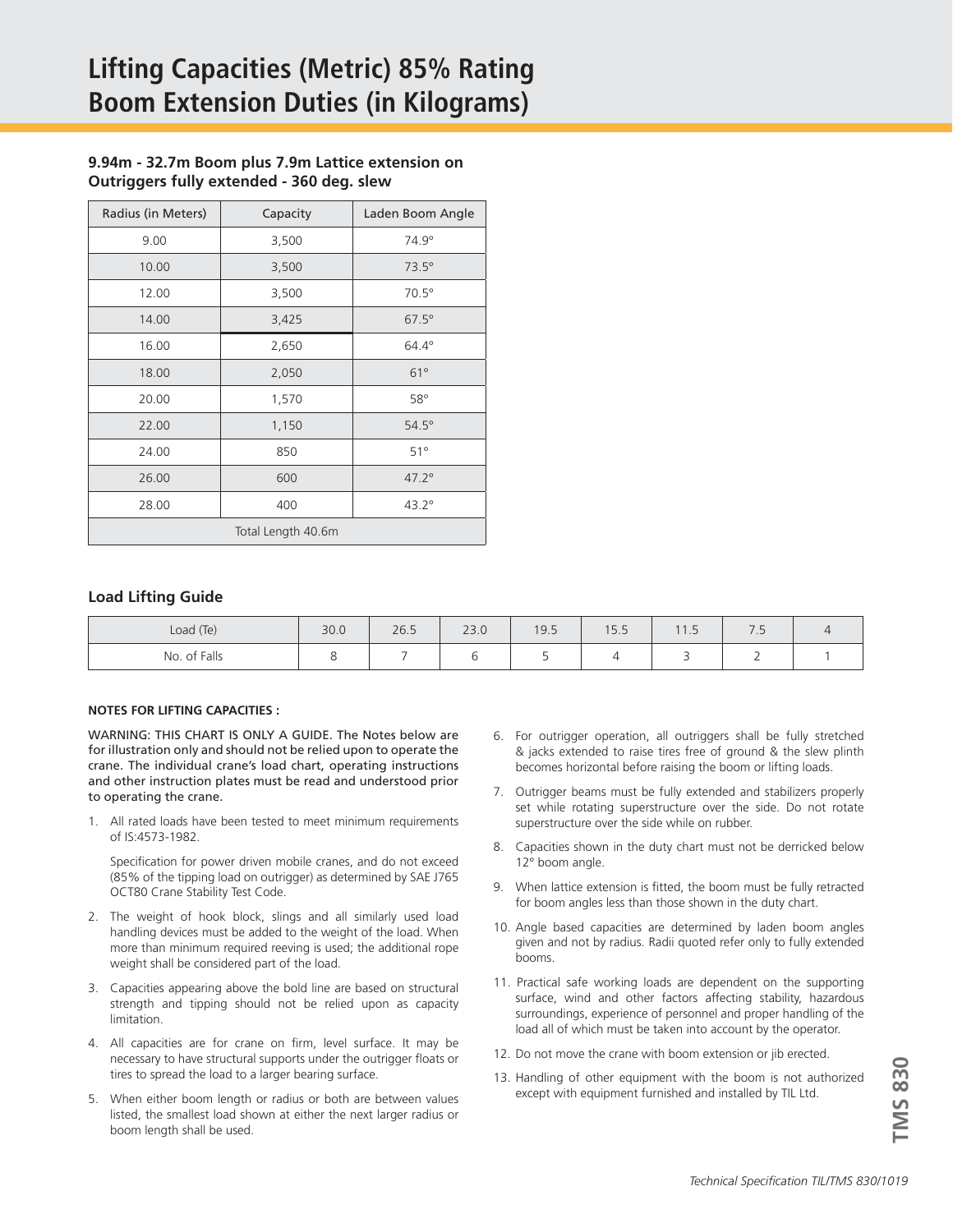# **Carrier Specifications**

# **CARRIER**

6x4 drive right hand steer, purpose built heavy duty carrier frame of torsion box section with integral front & rear outrigger housing fabricated from high strength steel plates and sections.

# **OUTRIGGERS**

Four hydraulically operated outriggers with horizontal telescoping beams with inverted vertical jacks fitted with integral holding valves. Vertical jacks fitted with removable, stowable outrigger feet.

Independent control can be made for all outriggers with individual beam and jack operation.

Outrigger controls located on both sides of the chassis. Crane level indicator adjacent to controls.

# **HYDRAULIC SYSTEM**

Hydraulic relief valves, protect pumps and crane structures from excessive pressure and the reservoir fitted with suitable hydraulic filter to maintain the desired level of cleanliness of hydraulic oil.

# **PUMP**

Multi-section pump is driven through gear-box power take off unit.

# **FILTER**

Return line type, full flow with bypass protection and service indicator. Replaceable cartridge.

# **RESERVOIR**

Capacity 273 liters with spin-on breather filter, external sight gauge, oil temperature gauge, clean out access.

# **ENGINE**

Ashok Leyland H6ETIC3RS23, 160 hp @ 2300 RPM, Max. Torque : 590 Nm @ 1700 - 1900 RPM Emission : BS III CEV

# **CLUTCH**

Diaphragm Type, Single Plate Dry Clutch, dia: 380 mm

# **GEAR BOX**

6 speed synchromesh gear box with easy gear shift mechanism.

# **DRIVE CONFIGURATION**

6 X 4

# **AXLES**

Front axle - Non-drive steer axle with semi elliptical multi-leaf spring suspension with shock absorbers.

Rear axle - Heavy duty, fully floating tandem axle fitted with bogie beam suspension

# **BRAKES**

Service - Air operated, dual line brake on all wheels by means of foot operated pedal in driver's cab.

Parking - Flick-valve operated, spring actuated pneumatically released brake on front and rear axles.

# **STEERING**

Re-circulation ball type power steering, controlled by steering wheel in driver's cab.

Turning Circle Diameter - 22.35m

# **FUEL TANK CAPACITY**

273 liters

# **WHEELS & TYRES**

Tyres 11.00 x 20 -16PR on all wheels (single front and twin rear)

Spare wheel provided.

# **DRIVER'S CAB**

Steel construction full width cab with electric fan, interior light, horn, operating windows fitted with toughened glass, two lockable doors, electric windscreen wiper and upholstered adjustable operator's seat. Automotive controls which include steering wheel, pedals for clutch, brake and accelerator.

# **INSTRUMENTATION**

Air pressure gauge, Engine oil pressure gauge, Voltmeter, Water temperature gauge, Speedometer, Warning lights and switches for control.

# **ELECTRICAL EQUIPMENT**

24-Volt starting and lighting system includes two combined dipping head lamps, side, rear and stop lamp, flashing direction indicators.

# **MISC. STANDARD EQUIPMENT**

Beacon Lights 3 point seat belt in driver's cab Boom base light Front and Rear Tow Hook Mobile charging point in driver's cabin 1 no. Fire Extinguisher First-Aid box Full Deck Platform Lockable Tool Box Tool Box with Tool Kit for normal maintenance

# **TRAVELLING SPEED**

47 km/hr

# **GROSS VEHICLE WEIGHT & AXLE LOADS (approx)**

GVW - 29405 kg (with 7.9m lattice extension) Front Axle - 7055 kg (with 7.9m lattice extension) Rear Axles - 22350 kg (with 7.9m lattice extension)

# **WEIGHTS FOR OPTIONAL ITEM (approx.)**

- 7.9m Fixed Lattice 700 kg
- Auxiliary Hoist 650 kg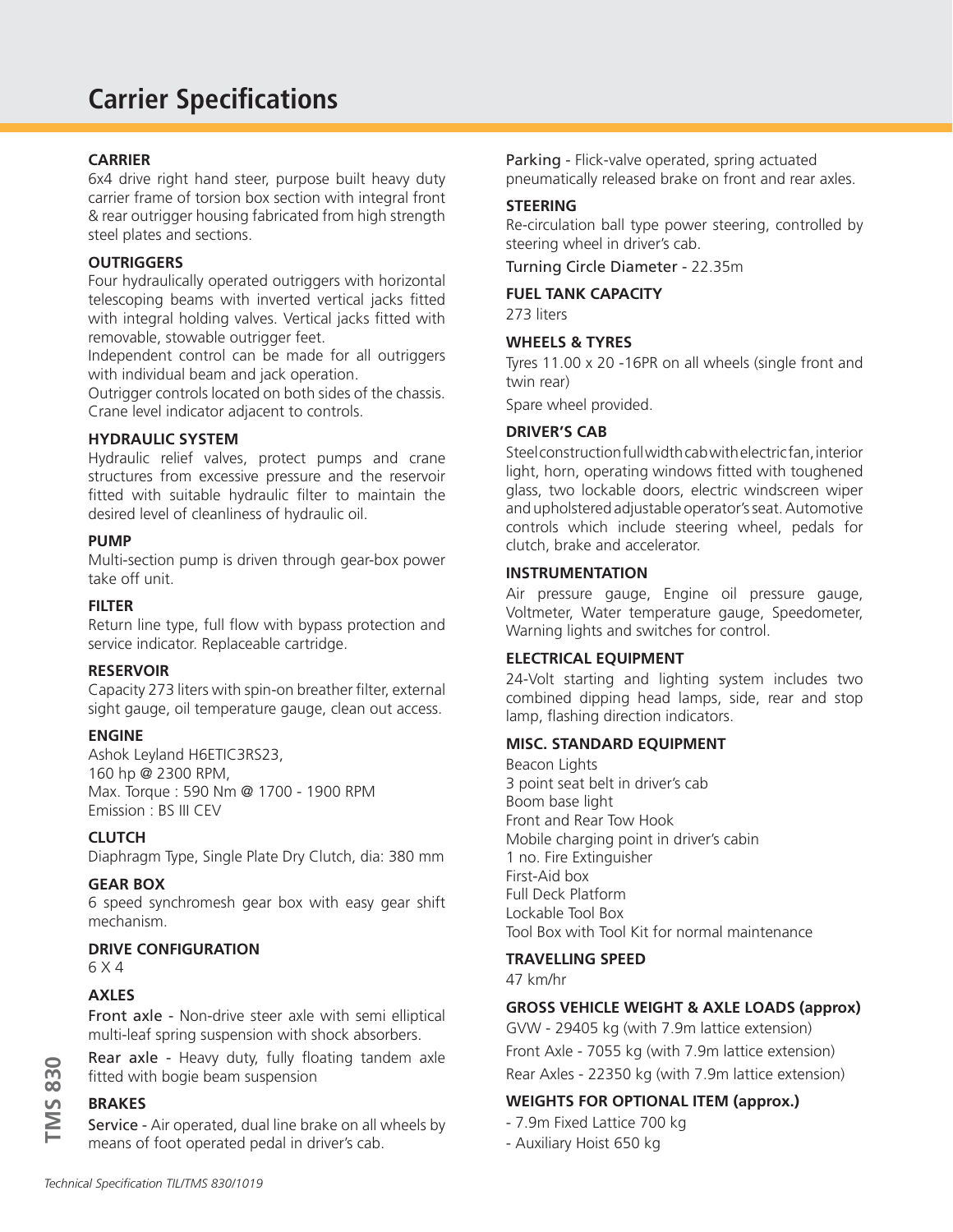# **G.A Drawing**

**TMS 830**



#### Dimensions in mm

Constant improvement and engineering progress make it necessary that we reserve the right to make specification, equipment and price changes without notice. The photographs/drawings in this document are just for Illustrative purpose which may include optional equipment and accessories, which can be provided at an additional procegraphic are